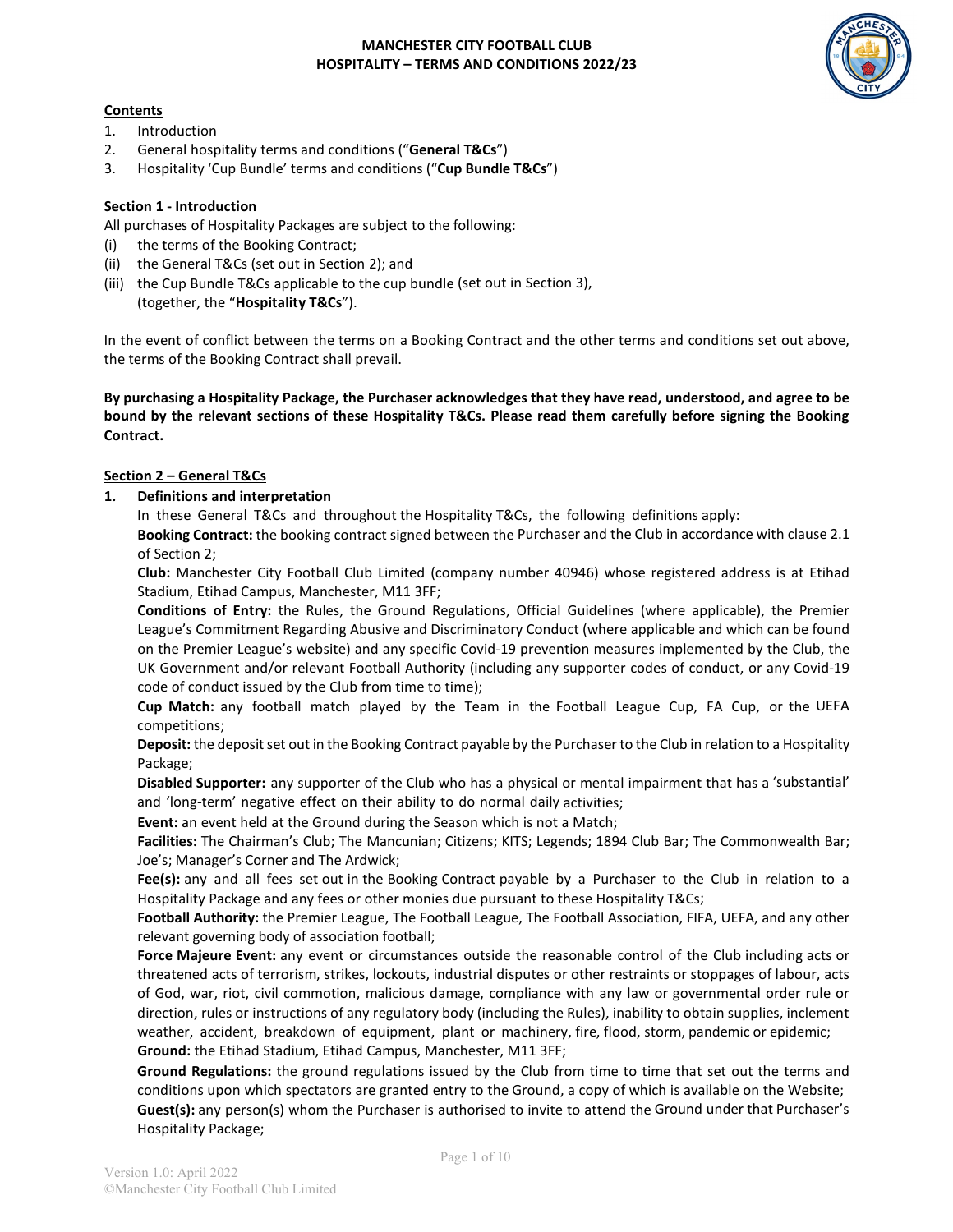

**Hospitality Package:** the hospitality package for all Matches during a Season(s) and, where relevant, the Cup Bundle (as defined in Section 3). For the avoidance of doubt, this shall include hospitality for a single Season and Multi-year Packages;

**Match:** any home Premier League Match or Cup Match played by the Team at the Ground;

**Multi-year Package:** a Hospitality Package for the number of consecutive Seasons set out in the Booking Contract; **Official Guidelines:** the Government of the United Kingdom's, or any applicable competent authority's, guidelines and restrictions imposed or recommended from time to time;

**Payment Plan:** a Fee which the Club agrees, at its discretion, can be paid by the Purchaser by way of instalments as stated in the Booking Contract;

**Premier League Match**: any football match played by the Team in the Premier League;

**Purchaser:** the purchaser of a Hospitality Package;

**Rules:** the Ground Regulations and any rules or regulations issued from time to time by any Football Authority; **Season:** each season of the Term, commencing on 1 July and ending on 30 June of the following year; **Team:** the Club's men's first-team;

**Term:** the term of the Hospitality Package as specified on the Booking Contract;

**Ticket(s):** any mobile ticket, electronic card, or other entry material such as a print@home or printed ticket (and any replacement thereof) which are provided by the Club to the Purchaser to enable the Purchaser to exercise the benefits of the relevant Hospitality Package; and

**Website:** the Club's website at [https://www.mancity.com/.](https://www.mancity.com/)

A reference in these Hospitality T&Cs to the words "include," "including" or "in particular" or any similar expression shall be construed as illustrative and shall not limit the sense of the words following these terms. References to any legislation, are references to such legislation as may be updated, amended, superseded, replaced, or repealed from time to time.

### **2. Purchase and payment**

- 2.1. A contract shall be created, upon the Purchaser and the Club signing the Booking Contract.
- 2.2. The purchase of a Hospitality Package grants the Purchaser and their Guests the right to use the Facilities as specified in the Booking Contract at the relevant Match(es)/Event(s) and does not grant the Purchaser exclusive possession of any of the Club's facilities (including the Facilities) or create a tenancy of any kind.
- 2.3. Hospitality Packages are sold subject to availability and in the Club's sole discretion and the Club expressly excludes all liability for any loss, expense or other type of claim arising as a result of any unsuccessful attempt to purchase a Hospitality Package.
- 2.4. The benefits described for the Hospitality Package at the time of booking are indicative only. The Club makes no representation, undertaking or warranty as to the provision of any of the benefits described and these are subject to change (either to include additional benefits/ parts of the Hospitality Package or to remove existing benefits/ parts of the Hospitality Package). Additional benefits relating to Hospitality Packages may be available for purchase at an additional fee.
- 2.5. Purchasers must pay the Deposit and Fees in accordance with the payment terms set out in the Booking Contract (including any Payment Plan detailed in the Booking Contract). In the event that the Purchaser fails to pay any monies due pursuant to the payment terms, the Club may, at its discretion (and without prejudice to its other rights under these Hospitality T&Cs), demand payment in full of the Fee, less any monies paid pursuant to a Payment Plan.
- 2.6. The Club shall invoice each Purchaser for the Fee due in respect of their Hospitality Package at the same time as or after the Club has sent the fully signed Booking Contract to that Purchaser (unless agreed otherwise on the Booking Contract).
- 2.7. Where a booking is made for a Hospitality Package, the Deposit and the Fees may be paid using any of the following payment methods:
	- (a) banker's draft (only if payment is made more than 30 days before the date of the first relevant Match to which the Hospitality Package applies);
	- (b) CHAPS transfer; or
	- (c) valid debit or credit card.
- 2.8. The Club reserves the right to charge administration fees on payments made using certain payment methods (for the avoidance of doubt, specifically including any payment made by American Express). Information of any such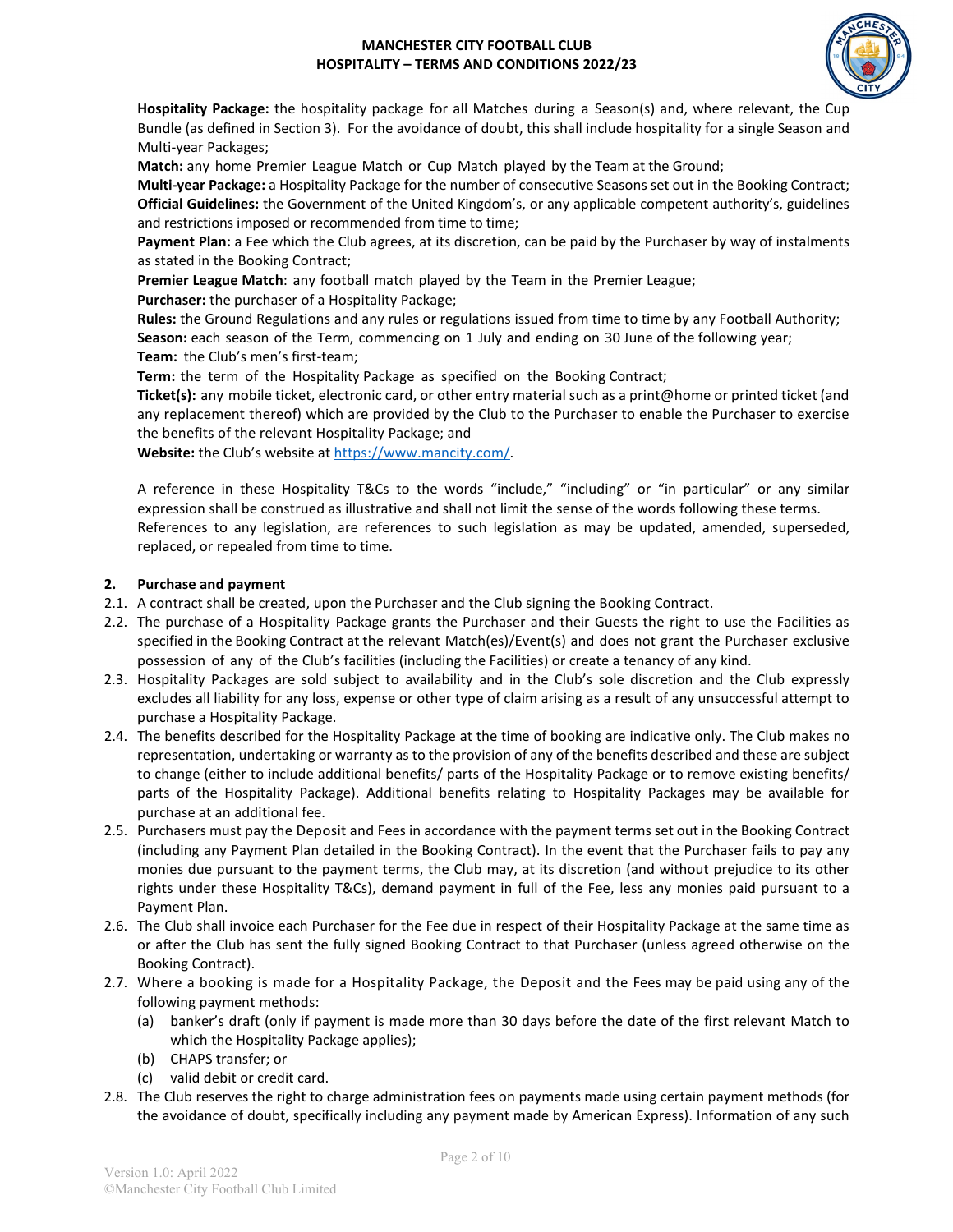

charges will be made available by the Club and it is the responsibility of the Purchaser to check payment information carefully.

- 2.9. The requirements under clauses 2.1 and 2.5 must be satisfied before any Tickets shall be released to the Purchaser.
- 2.10. Tickets will be electronic or print@home and shall be sent by email to Purchasers before the date for use. Purchasers must ensure the email address they provide is correct and the Club excludes all liability for any loss or expense suffered by Purchasers who do not receive their Ticket due to the wrong contact details or email address being provided or due to computer error in transit.
- 2.11.In the event that a Purchaser fails to pay the Deposit or any Fees on the relevant dates to the Club in full or where any payments are dishonoured, the Club reserves the right (in each case, without liability) to:
	- (a) withhold the Tickets until payment is received;
	- (b) suspend or withdraw the relevant Hospitality Package and/or refuse entry to the Ground to the relevant Purchaser and their Guests;
	- (c) restrict the Purchaser from renewing the Hospitality Package;
	- (d) prohibit the Purchaser from purchasing a hospitality package for any future Match which falls outside the scope of the Hospitality Package purchased;
	- (e) charge the Purchaser an administration fee and/or a sum equal to any bank charges incurred by the Club as a result of the refused or dishonoured payment;
	- (f) take such action as it deems necessary to recover sums due to the Club, and the Club reserves the right to appoint a third party to recover any such sums; and/or
	- (g) resell the relevant Hospitality Package (in whole or on a Match-by-Match basis) or release the reservation.

2.12. Purchasers must be aged 18 or over at the time of purchase of a Hospitality Package.

- 2.13. Where a personal assistant is required to accompany a Disabled Supporter over the age of 14, the personal assistant of said supporter shall receive a seat free of charge (subject to availability and the provision of supporting medical evidence). All other elements of the Hospitality Package are to be paid at the full prevailing rate. Full details of the Club's policy in relation to personal assistants can be found in the Club's Disabled Supporters Ticketing Policy applicable to the Season available at https://www.mancity.com/ticketing-and-hospitality/access.
- 2.14. The purchase of a Hospitality Package shall entitle a Purchaser and their Guests to receive the relevant Tickets and to attend the applicable Match(es) and/or Event(s) and to use the seat or seats and any associated facilities applicable to the Hospitality Package purchased. Nothing in these Hospitality T&Cs constitute or imply any entitlement to occupy the seat indicated on the Ticket in any subsequent season, Events and/or Matches not booked and paid for under the Booking Contract.
- 2.15. Purchasers shall be invoiced by the Club from time to time for any additional fees incurred during the Season in connection with their Hospitality Package (such as those relating to the provision of additional food and drink consumed) which are not covered by any Fees paid for the standard Hospitality Package ("**Additional Fees**"). The Club may, in its discretion either (i) require the Purchaser to pay the Additional Fees on the day they are incurred; or (ii) provide the Purchaser with an invoice on or after the Match/Event which must be paid within 30 days of the date of invoice.
- 2.16.Without prejudice to any other rights and remedies available to the Club, if a Purchaser fails to pay any Fees or Additional Fees due in relation to a Hospitality Package, the Club may refer such default to its nominated debt collection agency which may result in the Purchaser incurring an administration fee to cover to costs of collection of the outstanding Additional Fees. The Club reserves the right to refuse entry to the Ground and its Facilities to any Purchaser and the Guests of any Purchaser who has an outstanding debt to the Club in relation to their Hospitality Package until payment of such debt has been received in full.
- 2.17. For Purchasers of Hospitality Packages with a Term of one year or less, the Club shall use reasonable endeavours to offer for sale Hospitality Packages for the following Season to those Purchasers before offering them for general sale, however the Club does not guarantee an identical Hospitality Package will be available for the following Season as that purchased by the Purchaser for the Season applicable to that Hospitality Package.
- 2.18.Where a Purchaser has purchased a Multi-year Package:
	- (a) the Multi-year Package shall commence upon the Purchaser and Club signing the Booking Contract, and, unless terminated earlier in accordance with the provisions under the Hospitality T&C's, shall continue until expiry of the Term; and
	- (b) the Fees for the Multi-year Package shall be paid by the Purchaserto the Club on or before the dates specified on the Booking Contract. The Fees for any subsequent years of the Multi-year Packages shall increase in accordance with the amounts agreed between the parties as specified on the Booking Contract.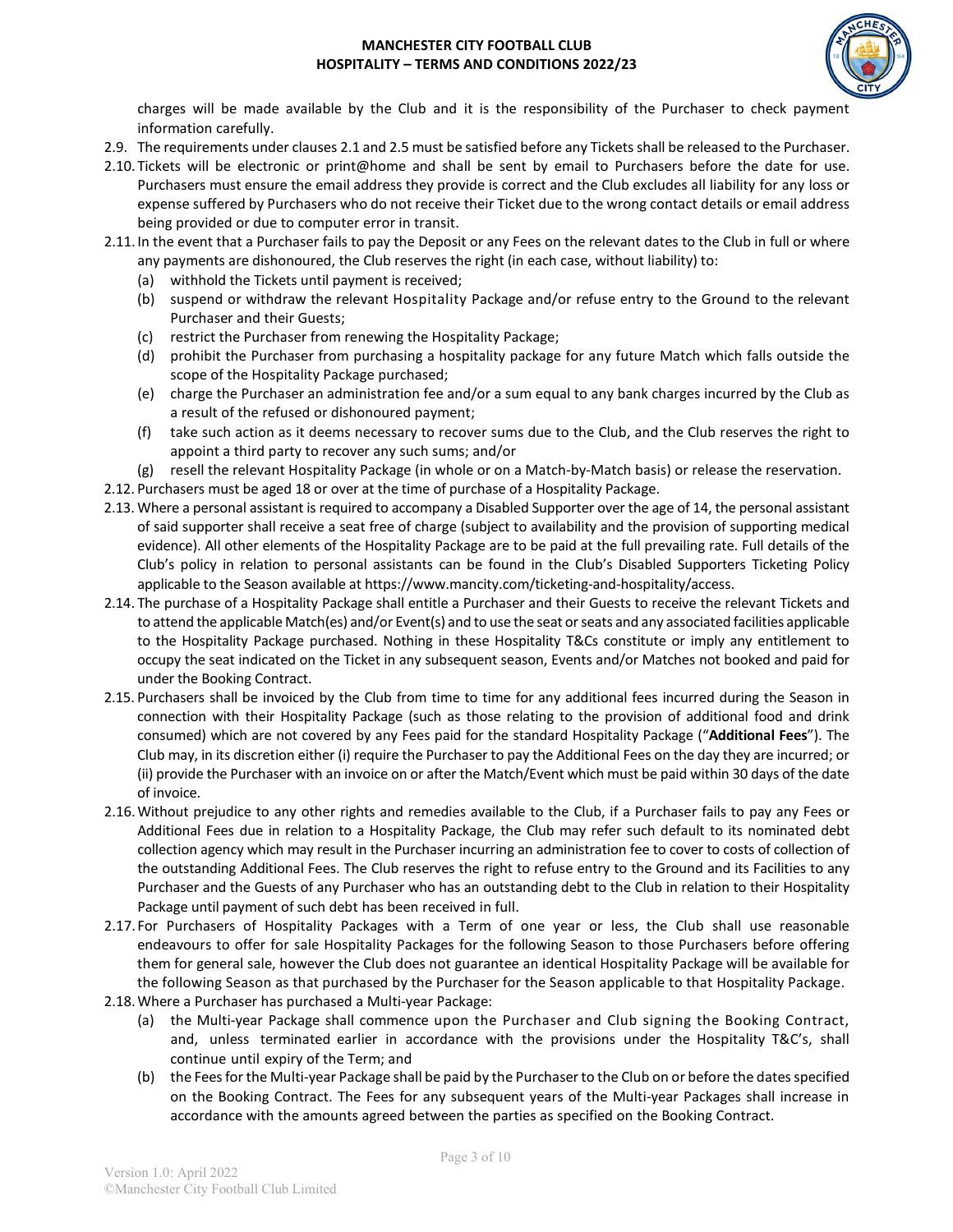

2.19.The Purchaser must ensure it and its Guest(s) information is accurate and kept up to date and should promptly notify the Club of any change of details (including, changes to name, payment details, addresses and/or contact details). The Club reserves the right to request evidence of identity when changes are notified under this clause 2.19.

## **3. Cancellation and withdrawal**

- 3.1. Deposits are non-refundable and non-transferable.
- 3.2. Unless otherwise stated in these Hospitality T&Cs, once booked and/or purchased, no Purchaser shall be entitled to obtain any refund if they then wish to cancel their purchase of a Hospitality Package in whole or part and the Club shall be entitled to seek full payment in respect of all Hospitality Packages booked. Cancellation or part cancellation of a Hospitality Package booking by the Purchaser must be made in writing by letter to the Hospitality Department, Manchester City Football Club, Etihad Stadium, Etihad Campus, Manchester M11 3FF or by email to hospitality@mancity.com.
- 3.3. The cancellation rights granted to consumers pursuant to The Consumer Contracts (Information, Cancellation and Additional Charges) Regulations 2013 do not apply to hospitality purchases. Consequently, consumers will not be able to cancel their hospitality purchases except in accordance with these terms or as otherwise permitted by law.
- 3.4. The Club reserves the right to cancel or suspend any Hospitality Package, in whole or part, at any time, if allowing the Purchaser (or any of their Guests) to use the Hospitality Package could, in the opinion of the Club, prejudice or be detrimental to the reputation of the Club and/or if the Purchaser (or any of their Guests) is in breach of these Hospitality T&Cs. If a Hospitality Package is suspended or cancelled under this clause 3.4, the Purchaser shall not be entitled to a refund and no refund will be granted in relation to any person who is refused access to the Ground or ejected from the Ground under these Hospitality T&Cs, the Rules and/or the Conditions of Entry.
- 3.5. Subject to clause 3.8, the Club may, in its sole discretion, resell any Hospitality Package cancelled by the Purchaser or suspended or withdrawn by the Club and may in the event of a resale provide the Purchaser with a refund (less any applicable administration costs (including legal costs) incurred by the Club and any sums owing by the Purchaser to the Club and any interest due on such sums).
- 3.6. The Club reserves the right to vary or change the dates of Matches and/or kick-off times. The Club shall use reasonable endeavours to publicise any such change as far in advance as possible (including on the Website). In the event of a change in date or time of fixtures, the Club will not be liable for any additional costs incurred by the Purchaser such as travel or accommodation costs, but the Purchaser (and their Guests) shall be entitled to attend the rearranged Match (if any).
- 3.7. If a Purchaser (or their Guest(s)) are no longer able to attend a Match or Event due to having tested positive for Covid-19 and/or any specific Covid-19 prevention measures implemented by the Club, any Football Authority and/or the UK Government, the Purchaser must contact the Club as soon as possible (and in any event at least 24-hours before the scheduled kick off of a Match they are due to attend). Where a Purchaser cannot attend for this reason and has provided sufficient notice to the Club along with any reasonably requested evidence, the Club will provide a pro-rata refund of any purchased Tickets, into the bank account used to originally purchase the Tickets.
- 3.8. The Club reserves the right to withdraw or amend any Hospitality Package in the event of any delays for any reason in the renovation, completion and/or availability of the Facilities or due to compliance with Official Guidelines. The Club may, in its sole discretion, allocate alternative seats, rooms, facilities or services to Purchasers. In the event of such a change, the Club shall endeavour to provide a suitable replacement of equal or greater value than the Hospitality Package purchased. Should the Club not be able to provide a suitable replacement, the Club may provide the Purchaser with a pro-rata refund for the Match(es)/Event(s) that the Facilities are not available.

# **4. Standards of behaviour and dress**

- 4.1. The Purchaser and their Guests shall act in an orderly, proper and lawful manner, shall abide by these Hospitality T&Cs and the Conditions of Entry and agree to conduct themselves at all times in a manner befitting a representative of the Club and agree not to do anything or procure anything to be done that will or is likely to bring the name or reputation of the Club into disrepute.
- 4.2. The Purchaser and their Guests shall not:
	- (a) cause any damage to the Ground;
	- (b) treat the Club staff or any person at the Ground in a threatening or abusive manner;
	- (c) engage in any abusive, dangerous, or other unacceptable behaviour (including, for the avoidance of any doubt, any homophobic, sexual, sectarian, racial or discriminatory behaviour in any form, whether physical, verbal, or other) in or around the Ground or at any other sporting venue anywhere in the world;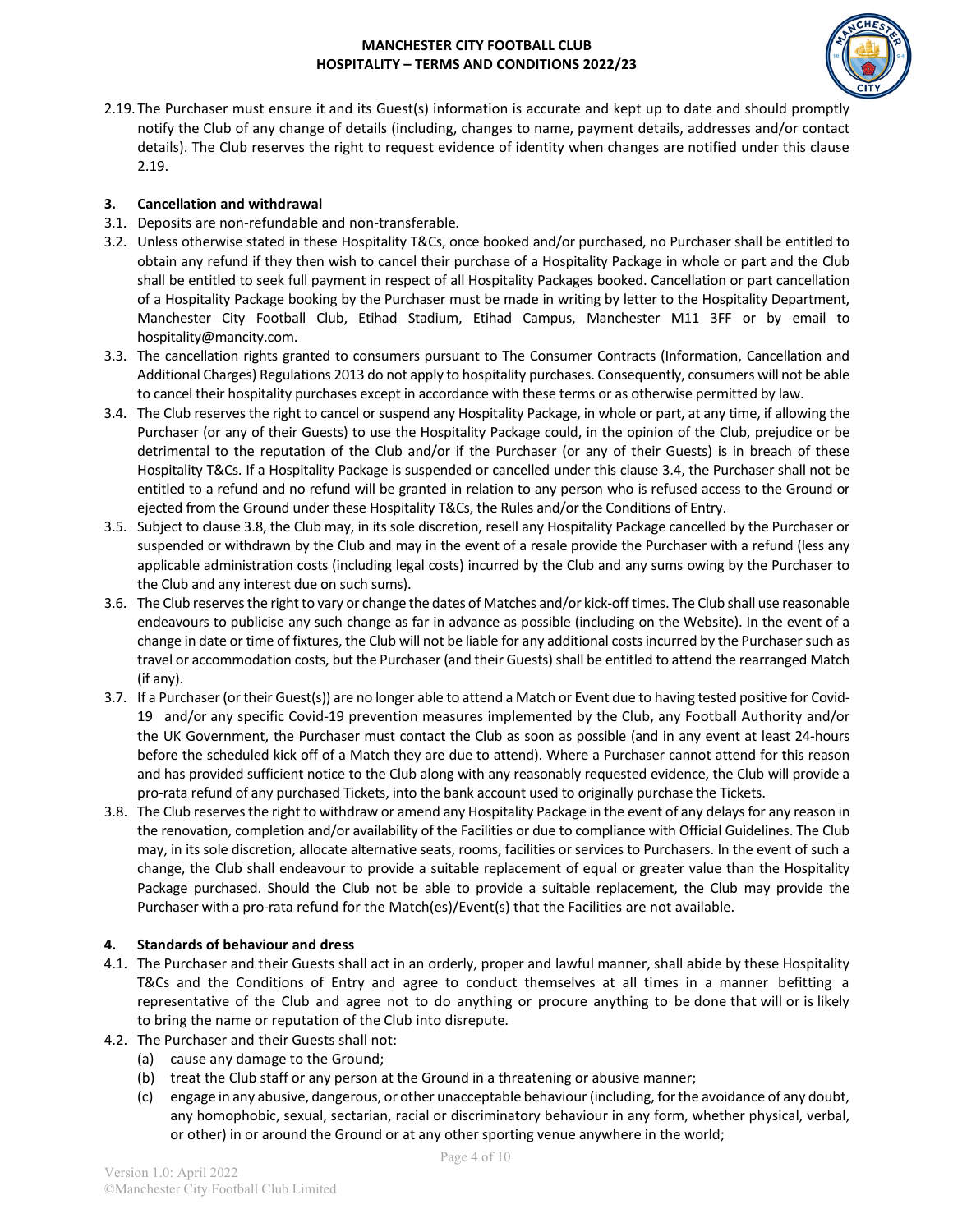

- (d) bring into the Ground any food, drink (including alcohol), illegal drugs, other dangerous or illegal substances; fireworks; firecrackers; smoke canisters; air horns; flares; laser devices; bottles; glass vessels or any item that might be used as a weapon or compromise public safety;
- (e) be (or appear to be) intoxicated;
- (f) persistently stand in seating areas whilst a Match is in progress;
- (g) throw any object within the Ground that may cause injury or damage to people or property;
- (h) smoke in any part of the Ground (including the smoking of electronic cigarettes which is banned in the Ground) (the Club has a zero-tolerance policy in relation to this matter);
- (i) bring into the Ground any luggage items larger than A4 size (larger items can be left at a nominated safe storage point before entering the Ground);
- (j) sit in any other seat than that allocated to them on their Ticket;
- (k) seek or attempt to enter the Ground where to do so would be non-compliant with the Club's Covid-19 prevention measures;
- (l) fail or refuse to observe the lawful instructions of the Police and/or the Club (including its representatives e.g., stewarding staff); or
- (m) supply any misleading or incorrect information in any application.
- 4.3. The Purchaser and their Guests shall adhere to the Club's dress code relevant to the Hospitality Package, which is clearly outlined on the Ticket and on the Club's Website. It shall be at the Club's sole discretion to decide if a Purchaser and/or the Guests are compliant with the dress code and entry may be refused for failure to abide by the specified dress code until this clause 4.3 is complied with. For the avoidance of doubt, away colours are strictly prohibited.
- 4.4. The Facilities are located in areas of the Ground reserved for the Club's fans. Any Purchaser or Guest who is in breach of this clause 4 as regards behaviour and dress and/or who is not a fan of the Club and/or whose behaviour may create or increase potential crowd trouble may be refused entry to or be ejected from the Ground.
- 4.5. Purchasers and their Guests are prohibited from bringing into the Ground or consuming in the Facilities any food or drink (whether alcoholic or otherwise) not provided by the Club. Purchasers and Guests shall refrain from consuming food and drink purchased in the public concourse areas of the Ground in the hospitality areas. Purchasers and their Guests shall also abide by the Sporting Events (Control of Alcohol etc.) Act 1985.
- 4.6. Children under the age of 18 are permitted within hospitality areas, however, they must be accompanied by a responsible adult at all times.
- 4.7. The Club reserves the right, in its absolute discretion, to suspend for a period of time determined by the Club or withdraw a Purchaser's/Guest's Ticket, or to eject a Purchaser/Guest from the Ground if the Purchaser/Guest:
	- (a) is, in the Club's sole discretion, in breach of any part of this clause 4; or
	- (b) is prohibited (by law or otherwise) from attending the Ground or any other sporting venue anywhere in the world; or
	- (c) fails to comply with any Covid-19 specific requirements implemented by the Club which the Club considers necessary or prudent to minimise the risk of transmission of Covid-19 or any other infectious disease.
- 4.8. Purchasers are responsible for the behaviour of their Guests and may have their Hospitality Package suspended or withdrawn if any of their Guests act in breach of this clause 4.
- 4.9. The Club shall have the right to charge a Purchaser for the actual cost of any repairs, cleaning, maintenance and/or replacement of facilities at the Ground resulting from any act or omission of the Purchaser and/or a Guest, except as a result of reasonable wear and tear.
- 4.10.Purchasers and their Guests will not have the opportunity to leave and re-enter the Ground. The Club operates a strict policy prohibiting re-admission to the Ground.
- 4.11.If requested, Purchasers and their Guests must submit to a search to gain entry to the Ground. A bag policy (available on the Website) is in operation at the Ground.

# **5. Rearranged or abandoned Matches and Events**

5.1. The Club is unable to give any guarantees that any particular Match or Event will take place at a particular time or on a particular date or that there will not be restrictions imposed on the number of fans who are permitted at the Ground. The Club reserves the right to: (i) reschedule or cancel any Match or Event; and/or (ii) cancel a Ticket for a particular Match or Event due to compliance with Official Guidelines or other Conditions of Entry, without any liability whatsoever. Where reasonably practicable, the Club shall endeavour to publicise any fixture changes in advance via the Website and notify Purchasers of fixture changes via email. In the event of the postponement or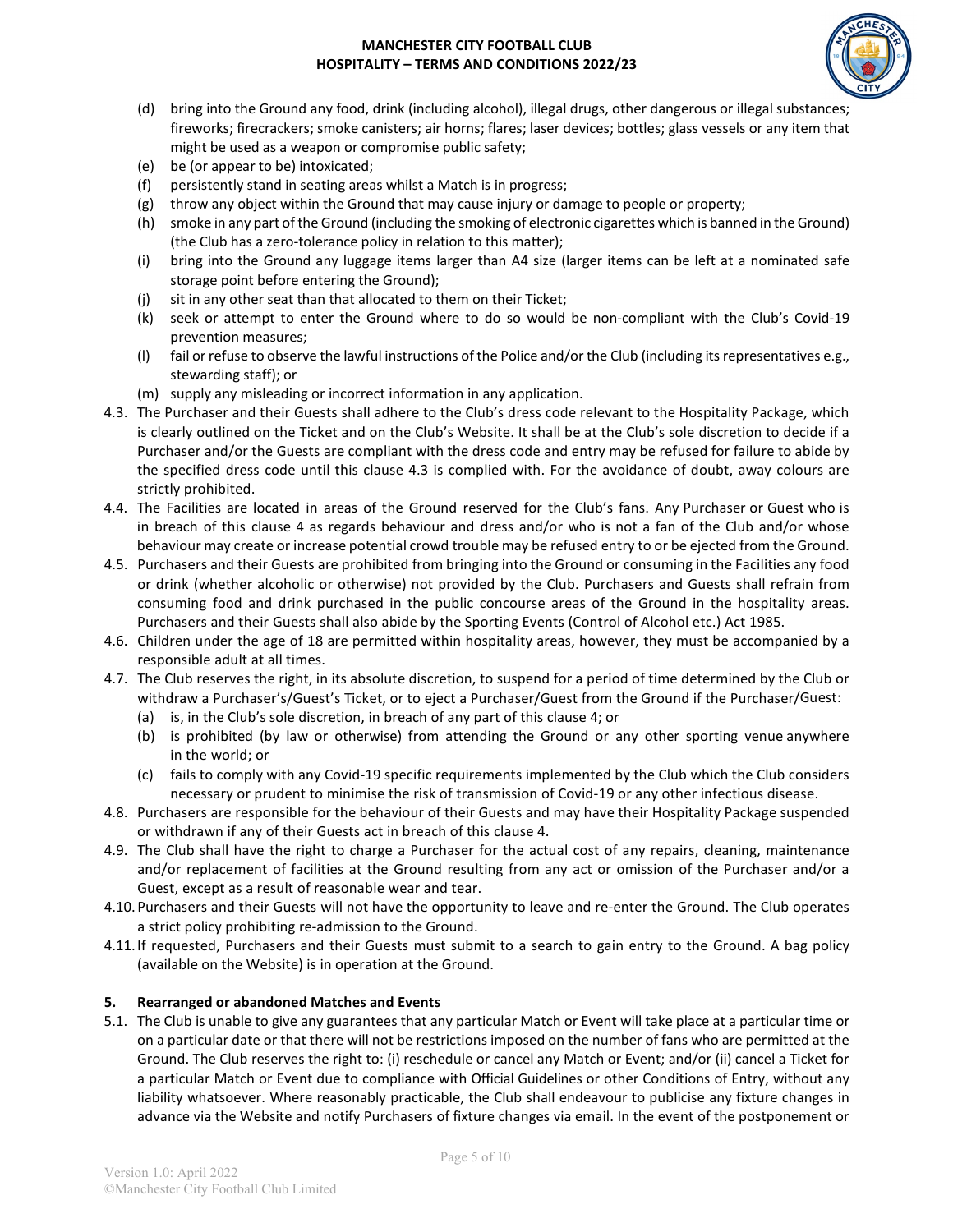

abandonment of the Match or Event (or if the Match has to be played behind closed doors), the following options shall be available:

- (a) where a Match is rescheduled from a Saturday to a Sunday (or vice versa) on the same weekend, the Purchaser shall be entitled to attend the rescheduled Match. The Purchaser will not be able to cancel or otherwise change their Hospitality Package booking, without prior written approval from the Club, acting entirely in its own discretion on a case-by-case basis;
- (b) where a Match or Event is rescheduled other than in accordance with clause 5.1(a), the Purchaser shall be entitled to: (i) attend the rescheduled Match; or (ii) inform the Club that they wish to cancel or otherwise change their Hospitality Package booking in writing as soon as possible and in any event no later than 7 calendar days after the date of the notice of the rearranged Match or Event, and prior to such rearranged Match or Event;
- (c) in the event that the Match is played behind closed doors and fans are not permitted to attend, the Purchaser shall, subject to clause 5.3, be entitled to request a refund for that specific Match;
- (d) in the event the Official Guidelines change and as a result the Club needs to reduce the number of Tickets available for a particular Match, the Club will seek to offer a hospitality ticket ballot for the Match and the Purchaser shall be entitled to: (i) enter for an opportunity to purchase a Ticket through the ballot (subject to availability, meeting the stipulated sales criteria on the Website and applicable ballot terms and conditions). Due to limited availability in this scenario, the Club may elect to implement specific sales criteria which may limit the Purchaser's eligibility to apply); or (ii) request a refund in accordance with clause 5.3, dependent on the type of Hospitality Package purchased.
- 5.2. If any Premier League Match or Cup Match is relocated to the Ground for any reason (including forsafety reasons) but is deemed to be an away match for the purposes of the relevant competition, the match will not be considered a Match for the purposes of any Hospitality Package.
- 5.3. A refund pursuant to clause 5.1 will only be issued on the (i) cancellation of the Hospitality Package for the particular Match within the timeframe notified by the Club and (ii) satisfactory identification that the individual requesting the refund is the Purchaser. The final decision shall at all times belong to the Club.

## **6. Match/Event day**

- 6.1. Where possible, Match/Event invitations containing links to a full itinerary and Tickets will be emailed to Purchasers approximately 5 working days before the Match/Event, provided that full cleared payment has been received by the Club. Ifthe Purchaser and/or any of their Guests have any special dietary requirements, this should be communicated to the Club in writing, at least 5 working days prior to the relevant Match/Event. It is the Purchaser's responsibility to check that all Tickets are complete and correct when received. If any items are missing from the Tickets, the Purchaser should contact the Club immediately.
- 6.2. Purchasers and their Guests must present the relevant Ticket and comply with the rules on dress code and behaviour in these Hospitality T&Cs to gain entry to the Ground.
- 6.3. Admission to the Ground will be granted no earlier than 2½ hours prior to the published start time of each Match/Event (with the exception of Joe's which shall be open 1½ hours before the published start time of each Match/Event) and for up to a maximum of 1 hour after the Match/Event has finished.
- 6.4. It is the responsibility of the Purchaser to check:
	- (a) that the Club holds the correct details for them/their Guests and that the correct details appear on the Tickets; and
	- (b) the dates and time of the Match/Event, which may be subject to alteration.
- 6.5. Only one person per Match/Event will be admitted to the Ground in respect of each Ticket and seat.
- 6.6. The Club reserves the right in its sole discretion to allocate alternative seats, rooms, facilities, or services to Purchasers (for example where relocation is necessary in order to comply with the Rules, Official Guidelines, for operational reasons, maintenance, repair or crowd safety and control). In the event of such a change, the Club shall endeavour to provide a suitable replacement of equal or greater value than the Hospitality Package purchased.
- 6.7. If a Purchaser and their Guests number fewer than 10 people, they may be required to share a table with other hospitality guests not in their party.

# **7. Tickets**

7.1. All Tickets remain the property of the Club at all times. The Club reserves the right to withdraw or require the immediate return of Tickets at any time.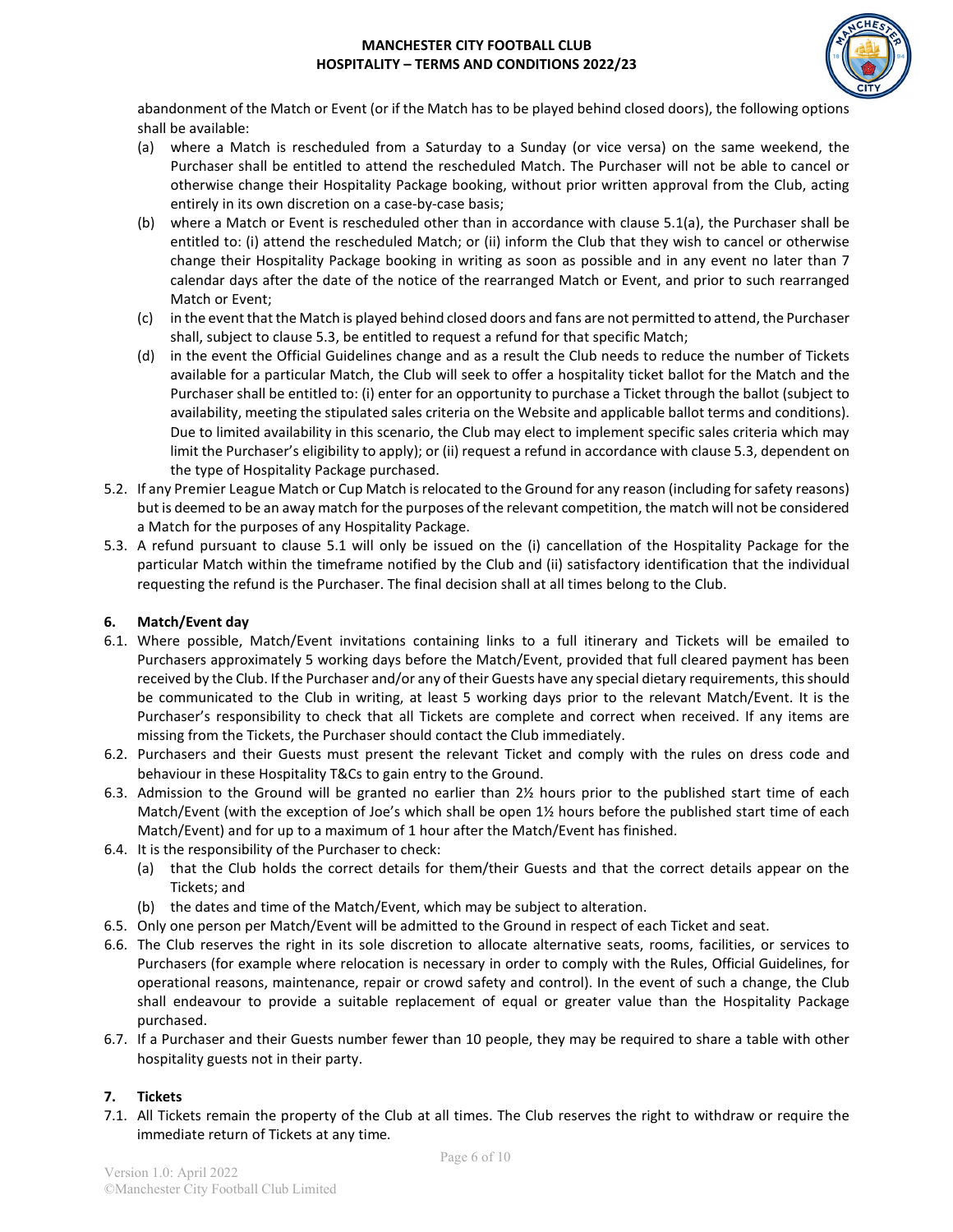

- 7.2. The Club is not responsible for any Ticket which is lost, stolen, forgotten, damaged, defaced or destroyed (whether a Ticket is damaged, defaced or destroyed shall be determined by the Club acting reasonably in its sole discretion). Purchasers must notify the Club immediately in the event that any Ticket is lost, stolen or has not been received. The Club may, in its absolute discretion, provide duplicate Tickets and reserves the right to charge a fee for the issue of any such replacement.
- 7.3. Purchasers are prohibited from: using Hospitality Packages for promotional, advertising or marketing purposes; offering the Tickets as a prize in any promotion, prize draw or competition; giving the Tickets to a third party who agrees to buy some other goods or services; or using for any other commercial purpose unless expressly authorised in writing by the Club or relevant Football Authority as applicable.
- 7.4. Hospitality Packages are personal to Purchasers and Tickets are personal to Purchasers and their Guests. Hospitality Packages and Tickets are not transferable and shall not be transferred or resold in any circumstances, save as provided in this clause 7.4. Purchasers may transfer Tickets to approved third parties at the sole discretion of the Club. Such a transfer must be facilitated through the Club and may incur a fee determined by the Club in its sole discretion, which shall be borne in full by the Purchaser. In all other circumstances, Purchasers are prohibited from transferring or subletting their Hospitality Package to any person without the written consent of the Club.
- 7.5. The unauthorised sale or disposal of Tickets may amount to a criminal offence under section 166 of the Criminal Justice and Public Order Act 1994, as amended by the Violent Crime Reduction Act 2006. The Club will inform the police as soon as it becomes aware that Tickets and/or Hospitality Packages are being or have been sold in contravention of this law and may share information of any persons involved (or whom it reasonably believes are involved) with the police, any Football Authority, and/or other football clubs. The Club reserves the right to suspend or withdraw with no refund any Hospitality Package purchased by any person who is convicted of a criminal offence related to the illegal sale of tickets or is reasonably suspected by the Club of committing such an offence.
- 7.6. In the event of any person attempting to enter or having entered the Ground with a concessionary priced Ticket where that person is not entitled to use a concessionary priced Ticket, the Club reserves the right to eject that person from, or refuse that person entry to, the Ground and may withdraw the Ticket and/or the relevant Hospitality Package at the Club's sole discretion, and no refund shall be given.
- 7.7. The Club shall have the following rights in relation to any Purchaser or Guest (or anyone in possession of the Ticket belonging to a Purchaser or Guest) who breaches clauses 7.3 to 7.6:
	- (a) confiscation of Tickets (with no right to refund);
	- (b) ejection from or refusal of access to the Ground;
	- (c) reporting to the police, any Football Authority and/or other football clubs;
	- (d) suspension of the relevant Hospitality Package for any future Matches/Events; and/or
	- (e) banning from the Ground/purchasing a Hospitality Package or any other match/event tickets on a general admissions basis or otherwise,

and any Tickets belonging to such a person shall be null and void.

### **8. Car Parking**

- 8.1. Any car parking permit provided in connection with a Hospitality Package is used by Purchasers and their Guests subject to any applicable Car Park T&Cs (available within the car park, on the Website or on request). The Club shall (subject to availability) generally only make available one car parking space for every four Guests utilising a Hospitality Package.
- 8.2. Purchasers will be required to provide their full name and the car registration of the Vehicle that will be using the car park at the Match or Event. The car registration details will be input into a third-party system to use ANPR on the day and by purchasing and using a car park permit, the Purchaser consents to the Club sharing their name and vehicle registration with third parties for such use.
- 8.3. Vehicles are parked at the car park permit holder's risk and the Club shall not be liable for any theft, loss or damage to any vehicle or its contents.
- 8.4. Car parking spaces are personal to Purchasers and their Guests and cannot be sold, transferred, or assigned without the permission of the Club.

# **9. Standard Away Ticket Requests**

9.1. The purchase of a Hospitality Package entitles the Purchaser to make additional purchase requests for standard away tickets for matches. The sale of standard away tickets is subject to availability, the Away Ticket Terms & Conditions (available on the Website) and any Official Guidelines in place at the time.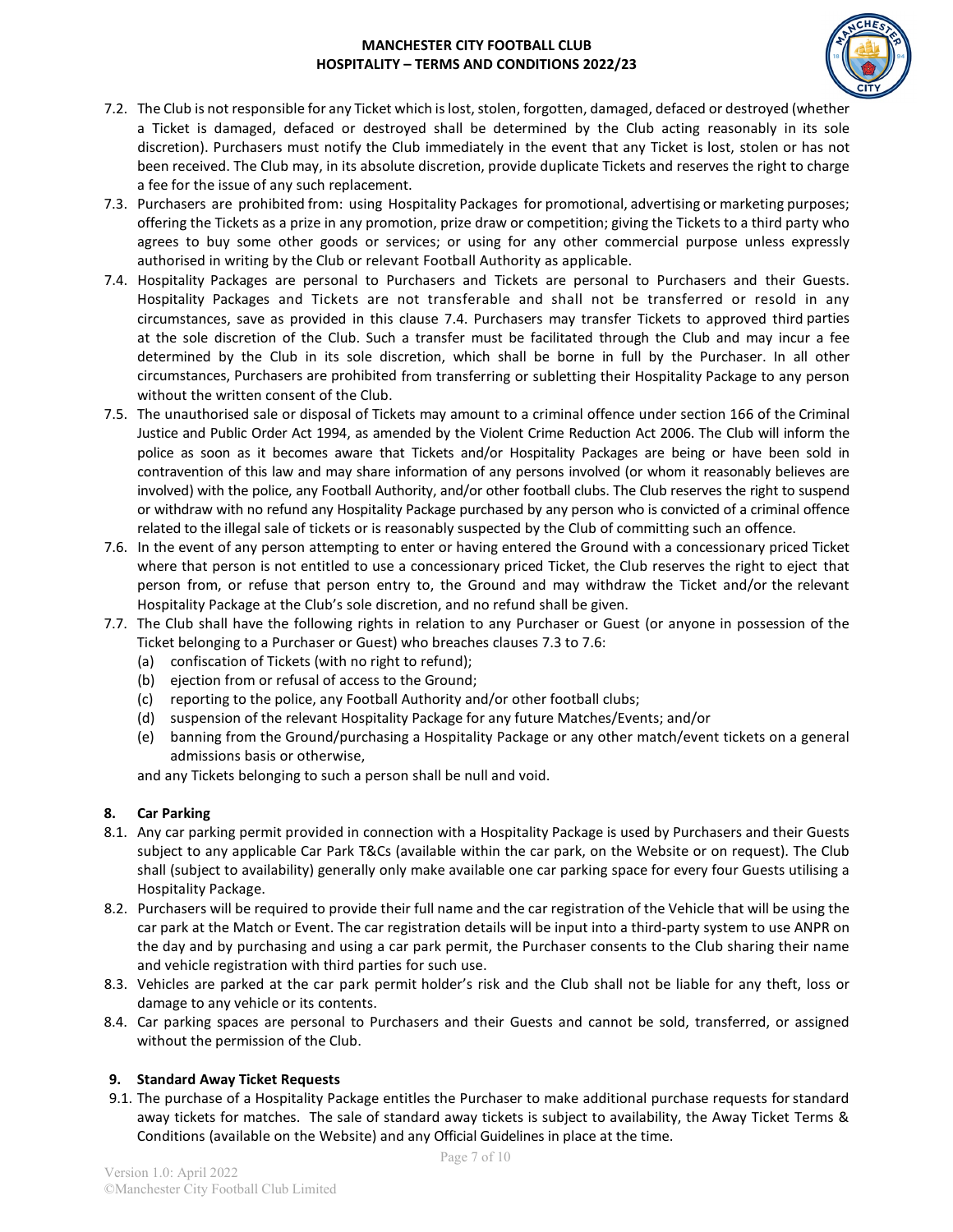

- 9.2. All requests for standard away tickets must be made via the online form, available at <https://www.mancity.com/ticketing-and-hospitality/hospitality/away-tickets>
- 9.3. The purchase of standard away tickets is conditional on the Club being provided with valid payment card details in respect of the Purchaser of the Hospitality Package, and the payment card details will be used by the Club, subject to availability, to fulfil the purchase of the requested tickets. Please note that the Club is only able to process payments for standard away tickets using credit cards, Visa debit cards and MasterCard debit cards, subject to the remaining terms of this clause 9.
- 9.4. The Club will automatically collect payment for requested tickets to away matches on or around the date on which tickets go on general sale using the payment details provided by the Purchaser of the Hospitality Package to the Club. Once payment has been collected, no refunds will be given. The Club shall not be liable for any bank and/or credit card charges that may be incurred as a result of payment being collected in this way.
- 9.5. The Club shall not be required to inform the Purchaser of the date that it will use the payment card details supplied to take payment for the requested away match, or that it has successfully taken payment in respect of the away match requested. It is the responsibility of the Purchaser to check their banking arrangements, card statement and online booking history for details of those matches for which payment has been successfully taken.
- 9.6. Each Purchaser must keep the Club informed of any changes relating to the payment card details provided under clause 9.3 above.

## **10. Liability**

- 10.1.The Club will not be liable for any failure to provide or delay in providing facilities, services, food, or beverages as a result of:
	- (a) any delays for any reason in the completion and availability of the Facilities;
	- (b) compliance with the Rules and/or guidance provided by any Football Authority and/or the police or Match day safety staff;
	- (c) events or matters outside its control, including for the avoidance of any doubt a Force Majeure Event;
	- (d) the alteration of the dates and time of any Match/Event;
	- (e) the requirement to play Matches behind closed doors; and/or
	- (f) the postponement, abandonment, or cancellation of any Match/Event.
- 10.2.The Club shall not have any liability to any Purchaser/Guest for any non-delivery or late delivery of Tickets, documents or other materials dispatched by the Club to the Purchaser resulting from incomplete or inaccurate personal details or email address provided to the Club by the Purchaser, or for computer error in transit. The Club's responsibility for any Tickets, documents or other materials ends from the moment they are distributed to the email address provided by the Purchaser.
- 10.3.The Club shall take all reasonable precautions for the security of the property of Purchasers and Guests, but property is left unattended at the owner's risk.
- 10.4.To the fullest extent permitted by law, the Club, its officers, or employees shall not be liable for, whether in tort, contract or otherwise and howsoever caused:
	- (a) any loss, damage, or injury to the Purchaser's and/or the Guests' property; or
	- (b) any loss of profit, loss of use, loss of opportunity or any indirect, economic, or consequential losses whatsoever.
- 10.5.Nothing in these Hospitality T&Cs shall limit either party's liability for death or personal injury caused by its negligence, fraud, or fraudulent misrepresentation, or for any other liability unable to be excluded under English law.
- 10.6.Tickets relating to the performance aspect of Events ("**Event Tickets**") are sold by the Club as agent on behalf of the Event organiser/promoter. All issues relating to the performance element of the Event and Event Tickets, including the postponement, rearrangement or cancellation of the Event and any associated refund, shall be the responsibility of the Event organiser/promoter and the Club shall have no liability to any Purchaser or Guest or any other third party in relation to such matters.
- 10.7.If, when attending an Event at the Ground, a Purchaser or Guest commits a breach of any of the Event organiser/promoter's terms and conditions of sale, such breach shall be treated as a breach of these Hospitality T&Cs.
- 10.8.The Club shall not be responsible to any Purchaser, Guest or third party in respect of any delay or failure for any Event Tickets to be sent by the Event organiser to such party or to the Club.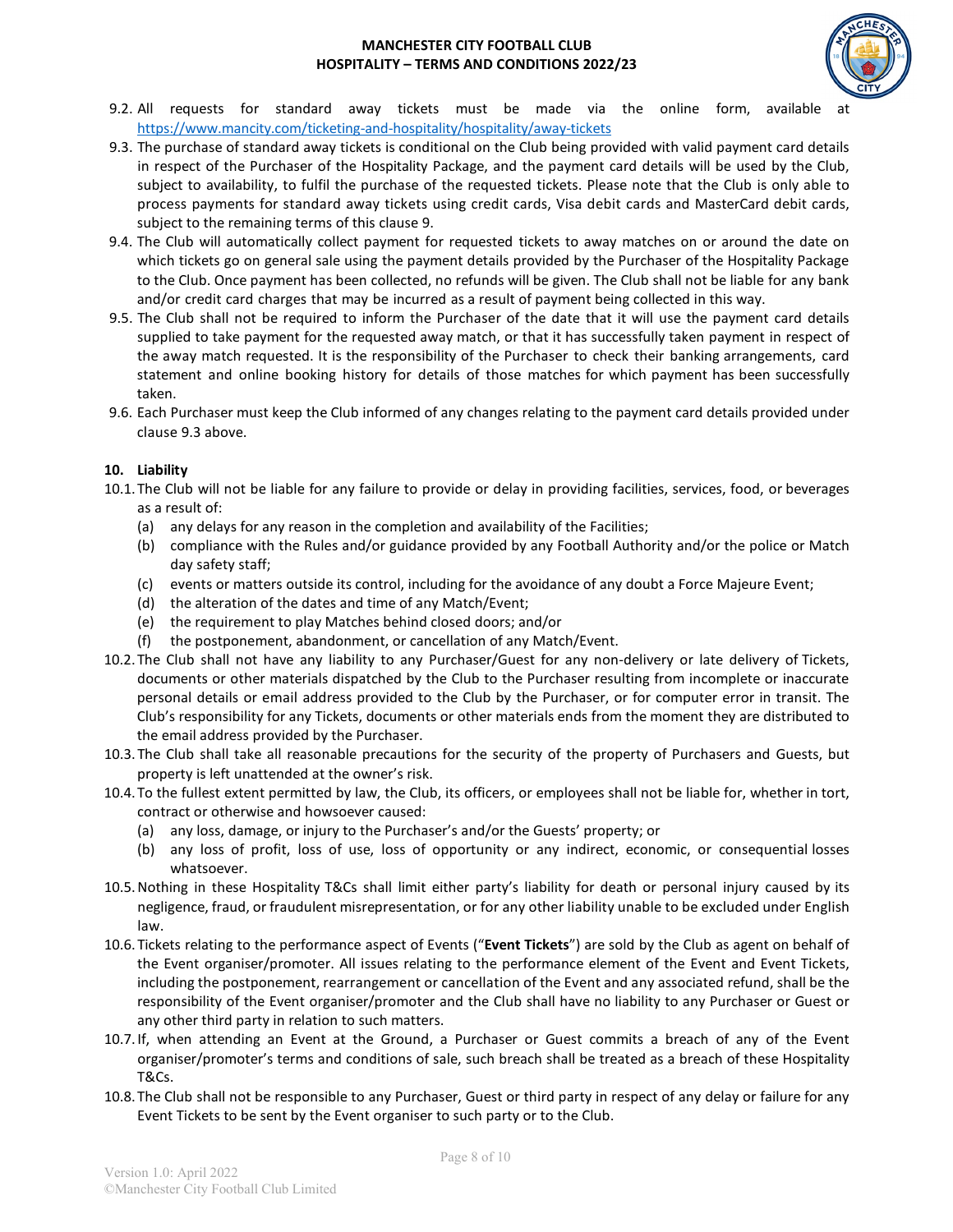

### **11. Data Protection**

- 11.1.Each Purchaser and Guest acknowledges and agrees that the personal data provided by them to the Club in the purchase and use of a Hospitality Package shall be collected, stored and used by the Club in accordance with the Data Protection Act 2018, the General Data Protection Regulation ((EU) 2016/679) and the Club's Privacy Policy (available at [https://www.mancity.com/common/privacy\)](https://www.mancity.com/common/privacy). In particular, the Club may share a Purchaser (and/or Guest's) personal data, including name, date of birth, photograph, contact details and information about ticket purchases with other football clubs, any Football Authority and with law enforcement authorities. This data will be used for the purpose of identifying and preventing violent and antisocial behaviour at matches, including racial, homophobic, or discriminatory abuse, chanting or harassment and with enforcing sanctions under the Conditions of Entry and Club policies. The Club may also share data in order to support with the handling of fan enquiries and to allow for rapid identification of fans in the event of incidents including health emergencies and general crowd control emergencies.
- 11.2.All persons who enter the Ground under a Hospitality Package acknowledge that photographic images and/or video recordings (and/or stills taken from video recordings) may be taken of them and may also be used in televised coverage of Matches, Events and/or for promotional, marketing or security purposes by the Club, any Football Authority or other third parties (such as Event promoters) and use of a Ticket to enter the Ground constitutes consent to such use.
- 11.3.All Purchasers and their Guests agree that the Matches for which the Hospitality Packages have been purchased are public, and that their appearance and actions inside and in the perimeter of the Ground are public in nature and that they shall have no expectations of privacy with regards their actions or conduct at Matches.

## **12. Force Majeure**

The Club shall not be deemed to be in breach of these Hospitality T&Cs or otherwise liable to any Purchaser or Guest as a result of any delay or failure in the performance of its obligations under these Hospitality T&Cs if and to the extent that such a delay or failure is caused by a Force Majeure Event.

### **13. Indemnity and Costs**

- 13.1.The Purchaser shall indemnify, and keep indemnified, the Club against any losses (of whatever nature and however caused or incurred), damages, liability, costs (including legal fees) and expenses incurred by the Club as a result of or in connection with the Purchaser's breach of any of the Purchaser's obligations under the Hospitality T&C's.
- 13.2.As a separate obligation to clause 13.1, the Purchaser shall pay to the Club on demand any costs (including legal fees) incurred by the Club to recover unpaid Fees.
- 13.3.The Purchaser and Guests shall, on a joint and several basis, indemnify and keep indemnified the Club against any losses (of whatever nature and however caused or incurred), damages, liability, costs (including legal fees) and expenses incurred by the Club as a result of or in connection with the any damage caused by the Purchaser or their Guest(s) to the Ground or any property, equipment or facilities at the Ground (other than reasonable wear and tear).

### **14. Audio visual equipment**

Save as regards mobile telephones used for personal and private use only (which, for the avoidance of doubt and by way of example only, shall not include the capturing, logging, recording, transmitting, playing, issuing, showing, or any other communication of any audio, visual or audio-visual material or any information or data for any commercial purposes), holders of Tickets shall not bring into (or use within) the Ground any equipment that is capable of recording or transmitting any audio, visual or audio-visual material or any information or data in relation to any Match or Event or any aspect thereof. Any person acting in breach of this clause 14 may have such equipment confiscated and/or will be required to deliver up any tapes, films, disks or other recordings or data to a relevant Football Authority and/or the Club and/or the Event organiser and the copyright in any such recording or transmission is hereby assigned (by way of present assignment of future copyright pursuant to section 91 of the Copyright, Designs and Patents Act 1988) to the relevant Football Authority, the Club and/or Event organiser (as applicable).